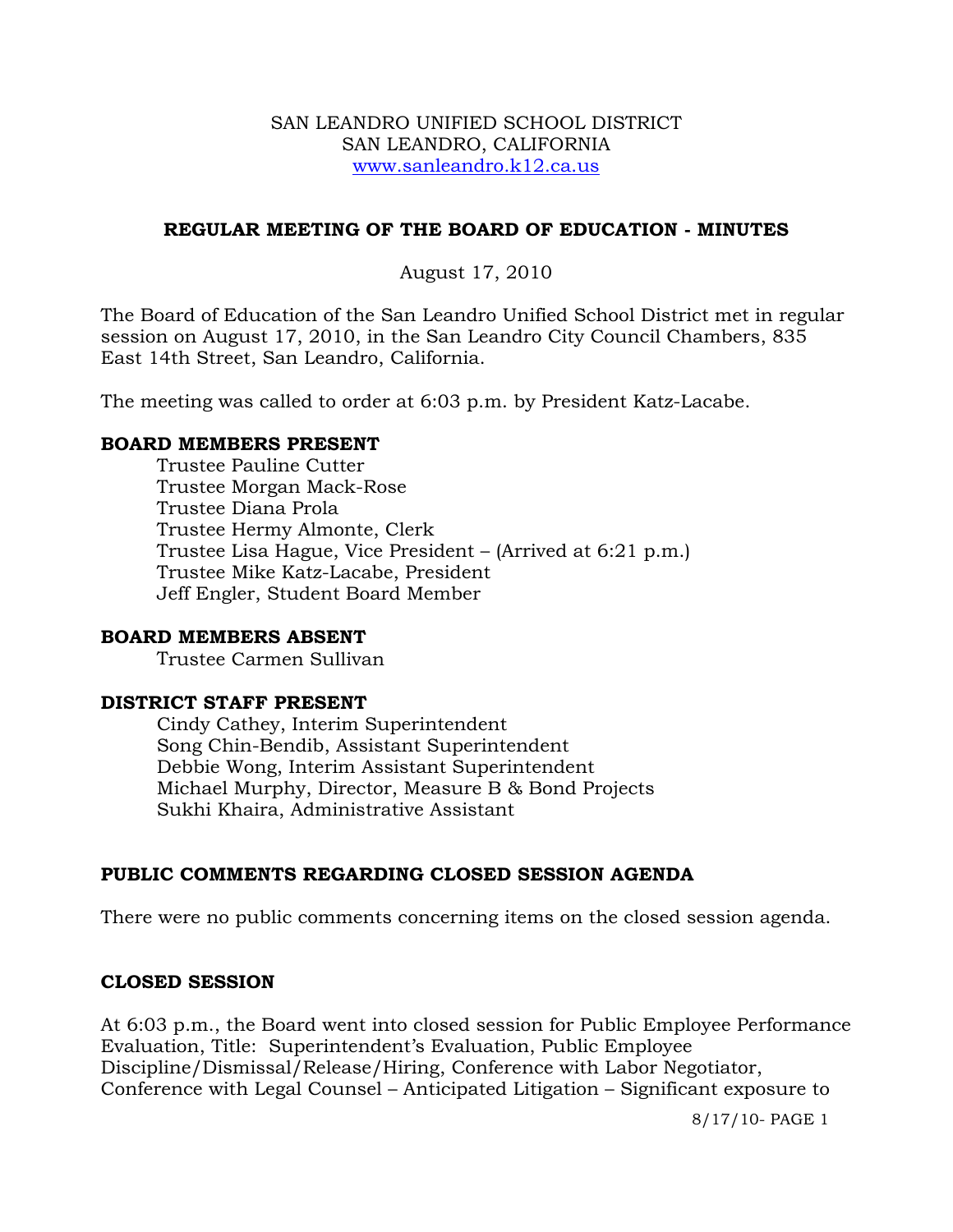litigation, Public Employee Appointment – Title: John Muir Middle School Vice Principal, and San Leandro High School Assistant Principal, Conference with Real Property Negotiator – Property (ies), and Conference with Legal Counsel – Existing Litigation pursuant to Government Code Sections 54957, 54957.6, 54956.9(b), 54956.8, and 54956.9. The closed session was adjourned at 7:05 p.m.

The Board returned to open session at 7:09 p.m. with the Pledge of Allegiance to the Flag. President Katz-Lacabe said the Board had been in closed session where the following action was taken:

- On a motion made by Trustee Cutter and seconded by Trustee Prola, the Board appointed Patricia Crespo as the Assistant Vice Principal at San Leandro High School by a 5-0 vote. Trustees Sullivan and Hague were absent.
- On a motion made by Trustee Cutter and seconded by Trustee Almonte, the Board appointed Iraida Hernandez-Pisano as the Vice Principal at John Muir Middle School by a 5-0 vote. Trustees Sullivan and Hague were absent

# **APPROVAL OF AGENDA**

On a motion made by Trustee Hague and seconded by Trustee Cutter, the Board approved the agenda for the regular meeting of August 17, 2010, by a 6-0 vote, with Trustee Sullivan absent.

### **PRESENTATIONS**

\* Standardized Testing and Reporting

 Daniel Chaja, Assistant Director of Research and Program Evaluation, presented the student achievement results from our Standardized Testing and Reporting (STAR) California Standards Test (CST) that were administered in Spring 2009. The presentation included: District level and site specific results for English Language Arts, Mathematics, Science, History/Social Studies. The presentation also showed the STAR results by race/ethnicity, and English Learners. This presentation reflects Part I of a multi-part presentation and ongoing discussion on how to improve academic achievement for all students.

Highlights of Proficiency Successes and Challenges by School Level & Content Area (ELA, Math, Science, and Social Studies)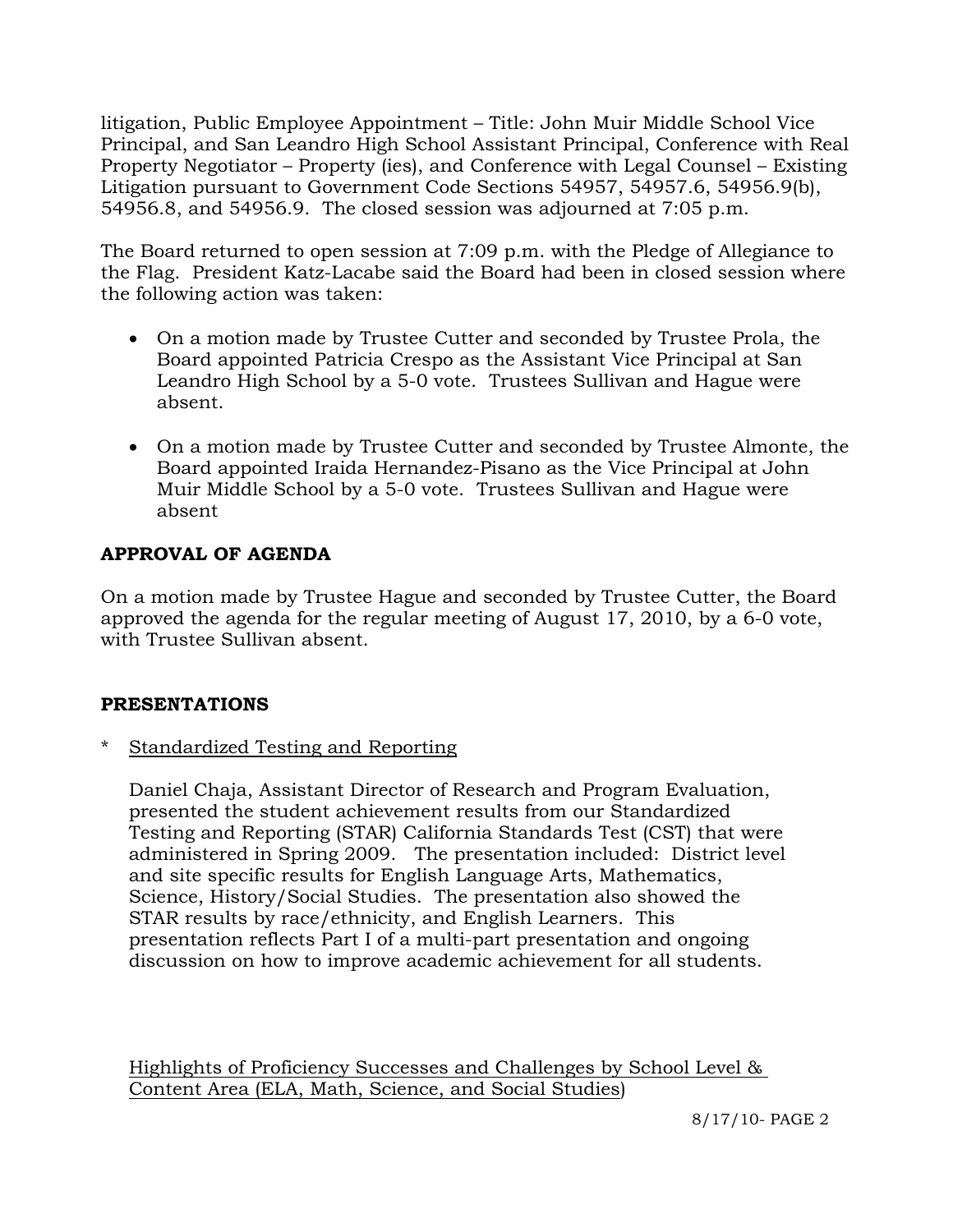- ELA
	- o All grades increased, with grades 3, 8 and 10 reaching higher than the state averages
	- o Grade 4 remains a challenge
- Math
	- o Grades 5, 7 Algebra I and overall Algebra II increased above the state average
	- o Challenges are Grade 8 Geometry and Overall Geometry
- Science
	- o Gains, above state average, occurred in grades 5, 8, 10 (Life Science) and Chemistry
	- o Physics remains a challenge; however, enrollment continues to grow
- History
	- o Grade 8 increased by 7 points above the state average
	- o Challenge is U.S. History which went down 7 points
- County School Districts Ranked by District Percent Proficient:
	- o Compared to demographically similar districts (Newark, San Lorenzo & Hayward)
		- $\checkmark$  San Leandro Unified ranked above San Lorenzo and Hayward in ELA; however, was at the bottom of the ranking in Math
		- $\checkmark$  San Leandro Unified experienced a 3.8 point percent proficient increase in ELA, ranking above San Lorenzo, Newark and Hayward, and a 1.1 point overall percent proficient increase in Math

Comments, concerns, and questions shared by the Board focused on the areas of math, 4th grade ELA scores, science instruction at the elementary level, the increases in students enrolling in physics and chemistry despite the declining scores in physics, any trends in the data associated with some school site schedule changes, and when parents could expect the STAR results. It was noted that the concerns and questions raised would be included in the next presentation.

The Board and Superintendent acknowledged Mr. Chaja for his very thorough and helpful presentation. In addition, the Superintendent noted that staff would be meeting with principals to take a look the areas of growth at some schools and what they did in particular that can be if assistance to us as we move forward.

\* Education Jobs and Medicaid Assistance Act (H.R. 1586)

On August 10, 2010, President Obama signed into law the Education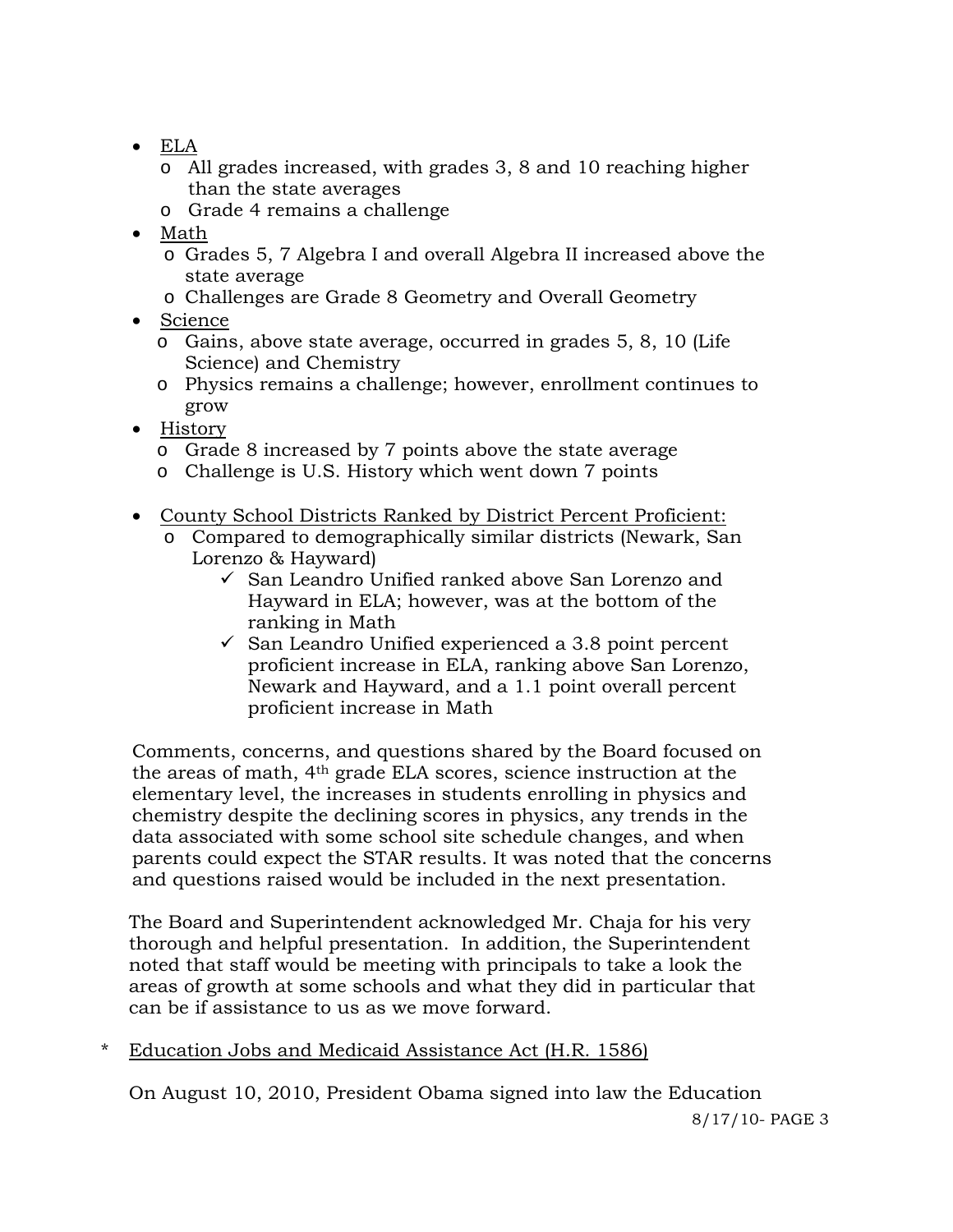Jobs and Medicaid Assistance Act (H.R. 1586). Also known as the Jobs Bill. This legislation addresses the fiscal emergency declared across the nation in response to economic issues and the loss of jobs. Song Chin-Bendib, Assistant Superintendent of Business Services, provided the Board with an overview of the bill and information of how this bill will impact the San Leandro Unified School District.

Highlights included:

- The bill authorizes \$10 billion in education funding under the American Recovery Reinvestment Act (ARRA)
- California will receive approximately \$1.2 billion to save or create an estimated 16,500 K-12 jobs
- The state will comply with the Maintenance-of Effort (MOE) requirements and within 60 days of the date of the state's grant award, submit the most current applicable MOE data
- Funds must be spent in 2010-2011 school year; however, can be carried over
- Funds may not be used for general administrative expenses
- Funding can be used
	- To pay for existing employees, rehire laid off staff and eliminate furlough days
	- For compensation that supports school site operations including teachers, administrators, instructional assistants, custodians, librarians
- School Services of California's initial estimate is on a per-ADA bases, \$1 billion would provide \$140 to \$180 per ADA
- San Leandro Unified (depending on using 2008-09 P2 or 2009-10 P2, or deficited per ADA) is estimated to received \$1.17M to \$1.5M

 Superintendent Chin-Bendib noted that timing of the funding is of the essence, adding that a tentative Finance Committee meeting has been set for September 7, 6:00 p.m. where they will discuss the Unaudited Actuals and consider planning options for the estimated Jobs Bill funds the District is expected to receive.

Questions, comments, and concerns raised by the Board included:

- Any language in the bill that might preclude the Governor from off-setting additional funding
- The format of the upcoming Finance meeting
- Any stipulations regarding the length of time funds can be carried over
- Use of funds for class size reduction
- Proceed cautiously through the planning process, recognizing that these are one-time funds and try to minimize the "other wall" we are going to hit in 2012-2013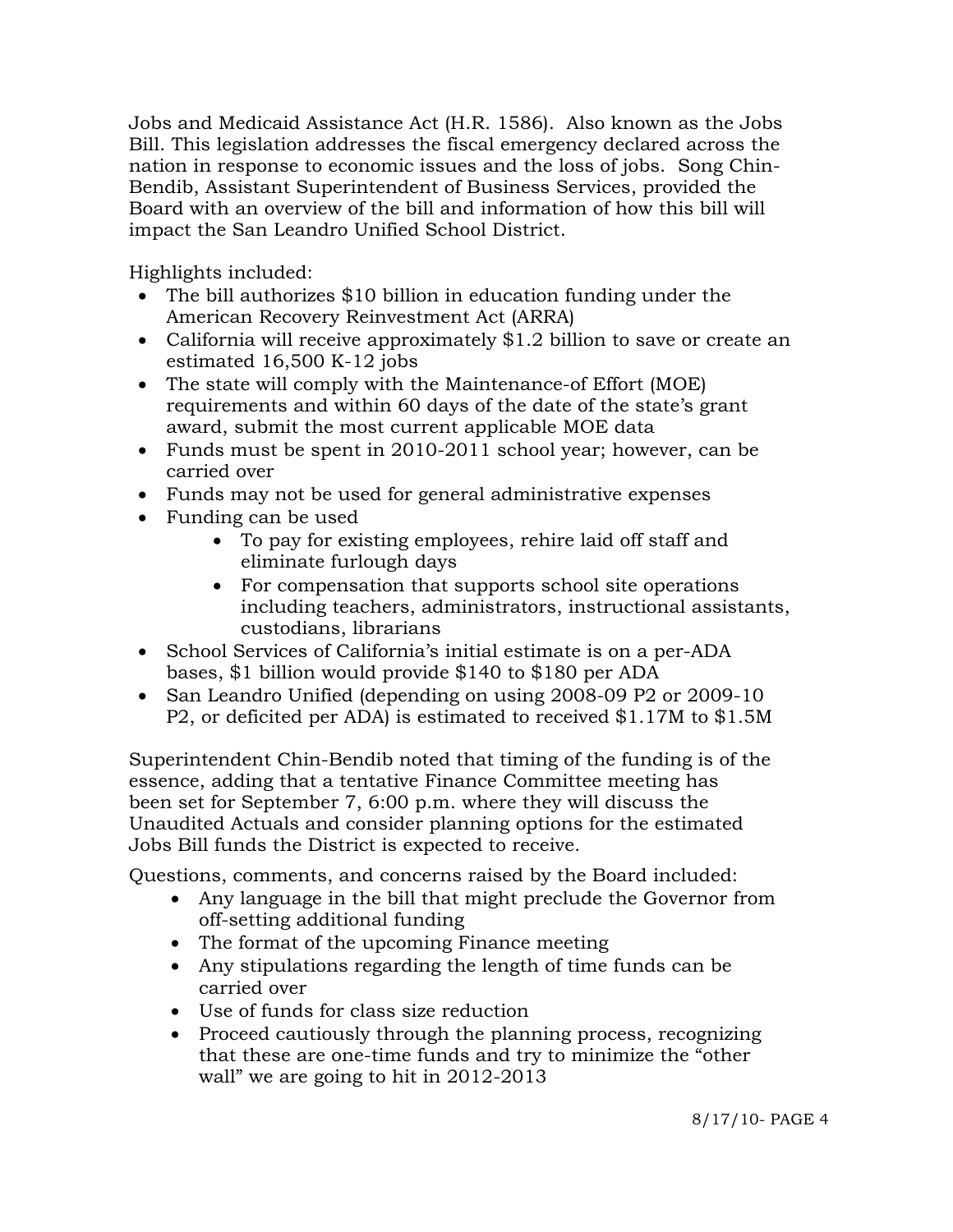Trustee Mack-Rose, Finance Committee chair, suggested that in preparation for the upcoming Finance meeting, Board members should email the Superintendent questions or requests, so that staff can return with the cost analysis in the areas of interest such as restoring librarians, restoring furlough days and bringing down counselor ratios.

### \* Bond Measure Project List

Song Chin-Bendib, Assistant Superintendent of Business Services provided a presentation to the Board as it relates to refining the project list for the new bond. The Board has systematically gone through the task of considering all project ideas and identifying those projects that are the highest priority. Thus far, major projects on the list identified for this bond include some of the following:

- \* Pacific Sports Complex, including Burrell Field
- \* San Leandro High School Pool and Pool Facilities
- \* Synthetic Field at John Muir Middle School
- \* Establishing outdoor field/facility standards for elementary schools
- \* Modernization projects for all schools including Lincoln and Adult School

The presentation included the most current status of the project list, refined cost estimates, and responses to Board questions.

# **CONFERENCE ITEM**

### General Services

## 1.1-CF Continue Discussion, Review, and Refine Detailed Project List for the November 2, 2010, Bond

The Board continued to discuss, review, and refine details of the project list for the November 2, 2010, Bond.

Recognizing that each elementary school has varying needs and challenges, the Board developed a baseline standard for elementary schools and asked staff to come back to the next Board meeting with recommendations. The baseline standard would optimally include:

- Complete play structures
- Asphalt repair and re-striping
- Shade structures
- Par courses and/or walking paths

Following a short break, the Board returned and continued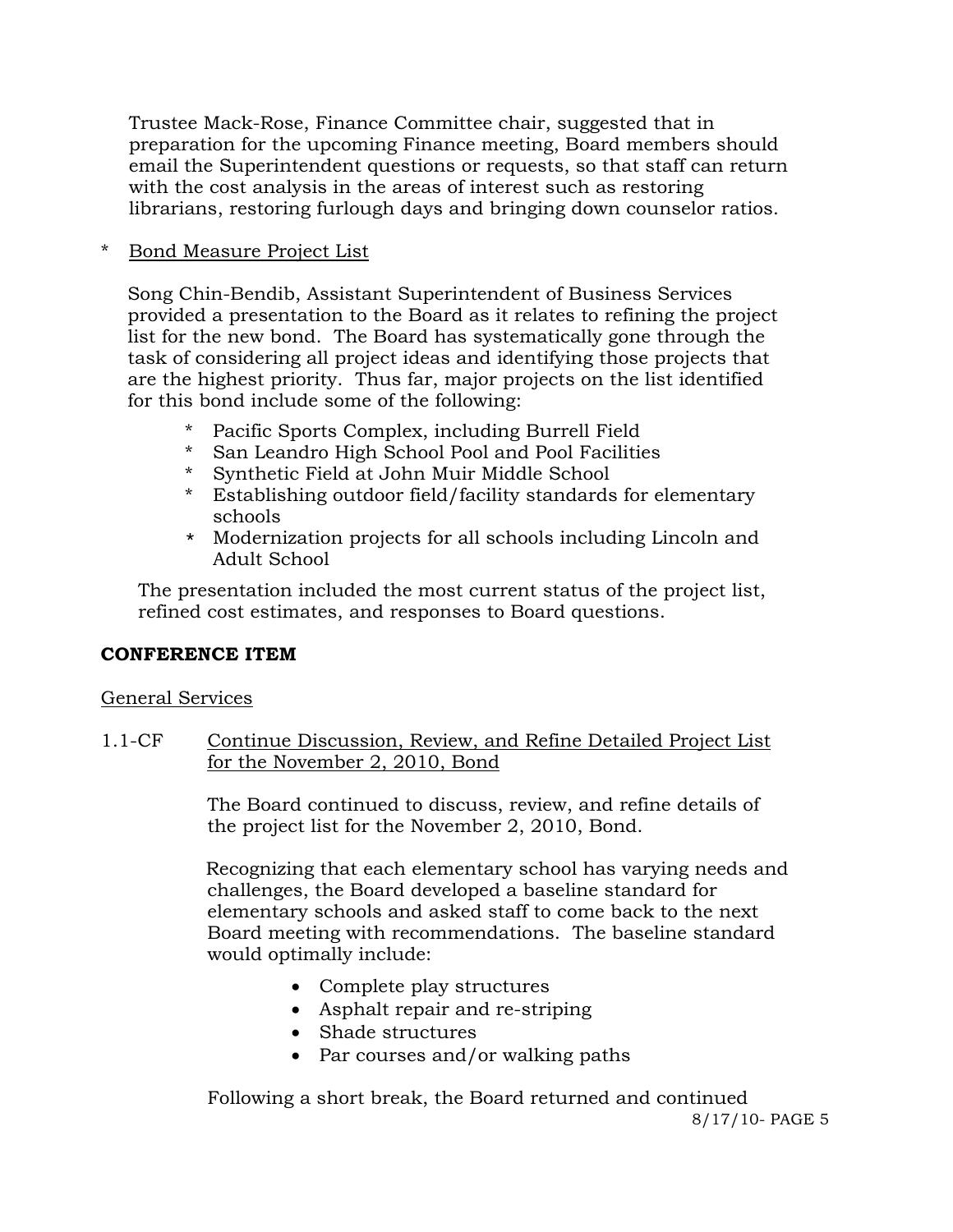identifying projects that are the highest priority, receiving consensus on the following items:

- All weather track at the high school
- Lincoln High School refurbishment of basketball court, shade structure, par course at Lincoln High School (\$300,000)
- Adult School (across the street from San Leandro High School) portable classroom, parking lot (\$250,000)
- District wide fencing/security cameras (\$1.5 million)

The Board understood that school fields serve as a community asset, providing an important resource for San Leandro residents. The Board will continue the discussion at its next meeting on September 8, 2010, and has asked staff to continue gathering additional cost estimates as they refine the project list.

### **PRESENTATION**

2010-2011 Board Goals

Superintendent Cindy M. Cathey presented the draft 2010-2011 Board Goals. The draft goals were developed as part of a full day Board Workshop on June 30, 2010. The Board of Education spent the day identifying and discussing their priorities and the needs of the District upon which the goals were established.

The Board identified six major areas of focus. Those areas included:

- 1. Educating the Whole Child: Ensuring the academic, physical, social and emotional well-being of every student
- 2. Financial Stability: Ensure the fiscal solvency of the district
- 3. Communication and Community Engagement: Ensure ease of access to accurate, timely information
- 4. Human Resources: Attract and retain high quality teachers, administrators, and classified staff
- 5. Safe and Well Maintained Facilities: Maintain and improve our existing facilities
- 6. Governance: Develop a 3-5 year strategic plan, refine board protocols, and encourage and support Board development

 Following the presentation, the Board was given the opportunity to further discuss and refine the goals prior to taking action to adopt them.

#### General Services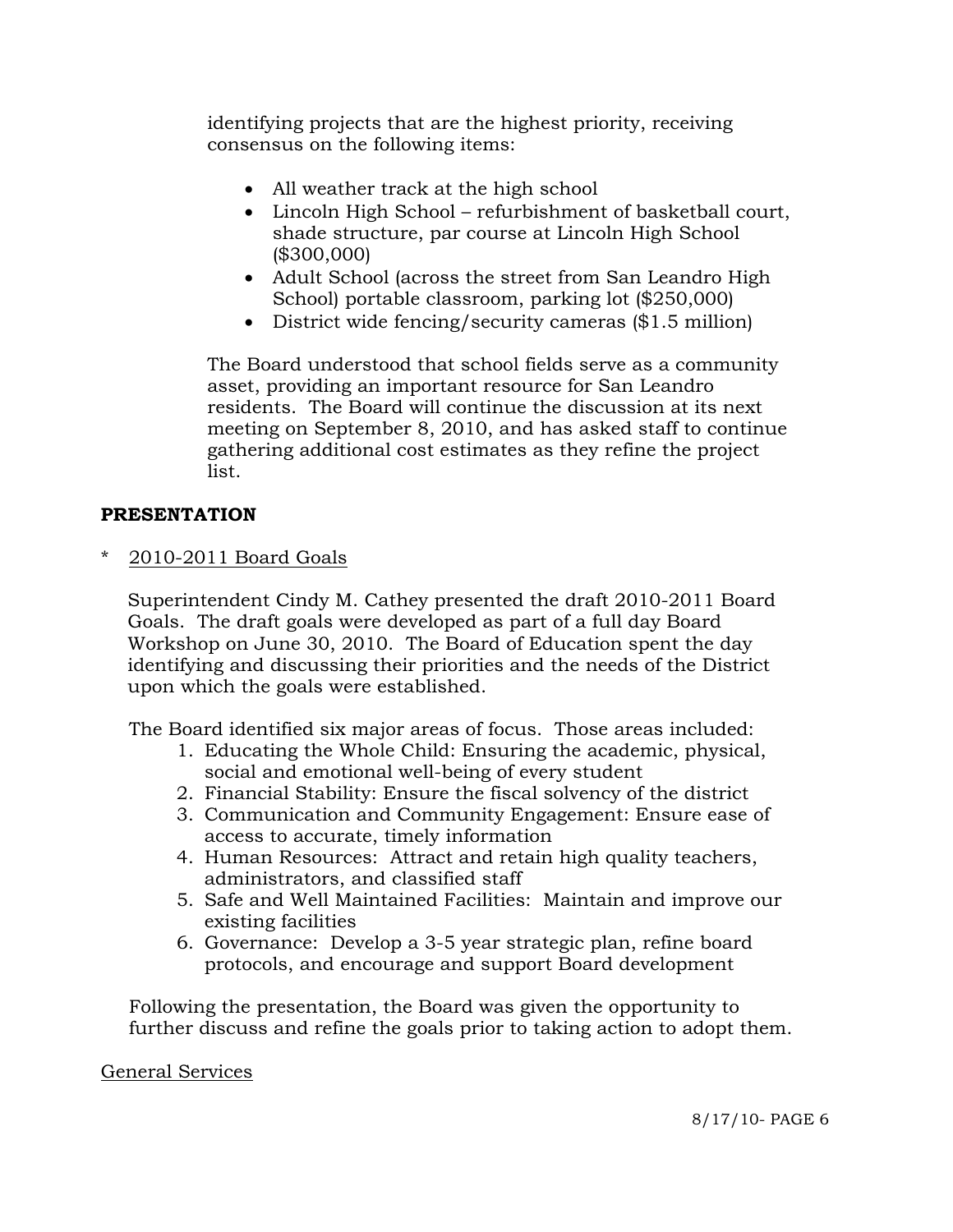## 1.2-CF Discuss, Refine & Adopt 2010-2011 Board Goals

The Board discussed, refined, and considered adopting the Board goals for 2010-2011.

A suggestion was raised that similar action steps could be blended. In addition, comments and suggestions with regards to specific goals included:

Guiding Principals

- Include rigorous/content/preparation for college, jobs and careers
- Include student achievement and trying to be proactive in meeting goals

Goal  $#1$ 

- Focus on proficient and advanced students as well as lowest performing students
- Add, "while maintaining challenges and progress for high performing students" after closing the achievement gap
- Add "professional development for staff" after appropriate curriculum for students
- Address the physical safety of children from outside forces

# Goal #2

- Clarify "maintain the fiscal solvency of the district and regularly review the fiscal situation *reality"*
- Consider including increasing ADA through innovative programs

# Goals #3

"Education foundations" needs to be more inclusive

### Goals #4

- Include Professional development and National **Certification**
- Get recommendations from staff regarding whether or not we want to formally encourage national certification in our goals

### Goal #6

Add develop Board handbook and yearly Board calendar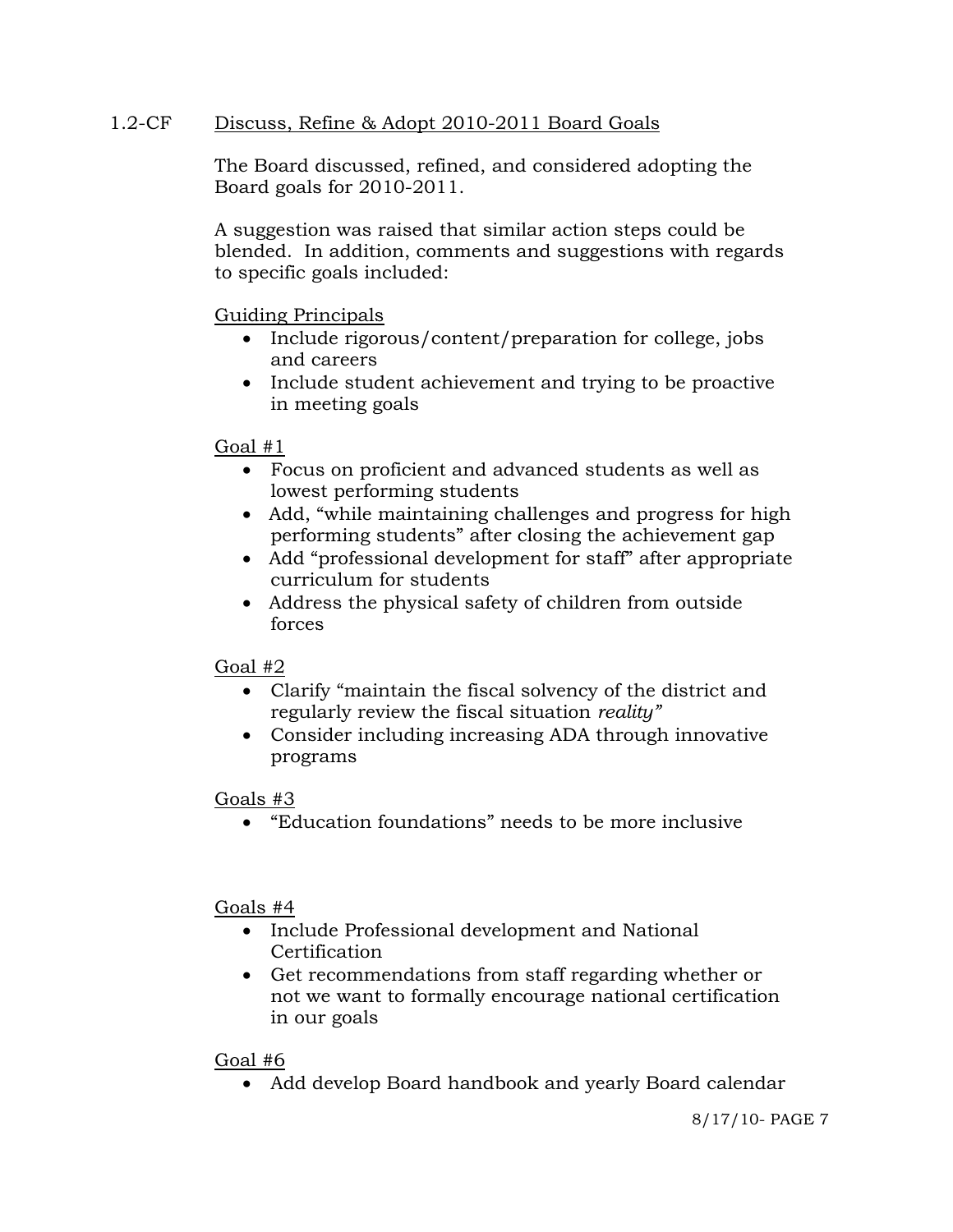- Governance, does it fall under a District goal
- Add encourage and support board develop and systemize board interaction with sites.

At the conclusion of the discussion, the Board asked the Superintendent to further refine the goals in order to develop the action steps and timeline for implementation and bring back to the next Board meeting for consideration.

#### **PUBLIC TESTIMONY ON NON-AGENDA ITEMS** None

## **REPORTS**

- 1) Correspondence Clerk Almonte reported receipt of the following emails from August 3, 2010, through August 12, 2010: From JC Farr regarding "Senior Summer Graduation"; from San Leandro Education Foundation regarding "Drakes" on August 6<sup>th</sup>"; from Cynthia Vincent regarding "AC Transit to comply to Court Order"; from Francine Ortiz regarding "Truancy in San Leandro Unified School District"; from San Leandro Education Foundation regarding "Eat Out For Education", which is today"; from Stephen Cassidy and Martin Capron regarding "San Leandro Dilemma: How to spend \$50.1 million"; from Audrey Brown regarding the "Art Gallery in New Performing Arts Center"; and from "Tunein To Reading" regarding "Confirming your attendance."
- 2) Student Board Member Report Jeff Engler, Student Board member, updated the Board on activities at the San Leandro High School main campus and the Fred T. Korematsu campus. Highlights included:
	- Members of the Associated Student Body (ASB) have been helping with registration for the past two days
	- ASB has been selling merchandise in order to help raise money for the upcoming school year
	- 9th Grade orientation for the Fred T. Korematsu Campus will be on Thursday, August 19, 2010
	- He had an opportunity to tour the new campus and expressed how nice it was, wishing it was a senior campus instead
	- The Bond Committee will be holding neighborhood walks on Saturdays in October. An additional student walk has been added, on October 16th because the October 9th walk was inadvertently scheduled on an SAT day, adding, that the students are eager to volunteer and support the bond
- 3) Union Representative Reports There were no reports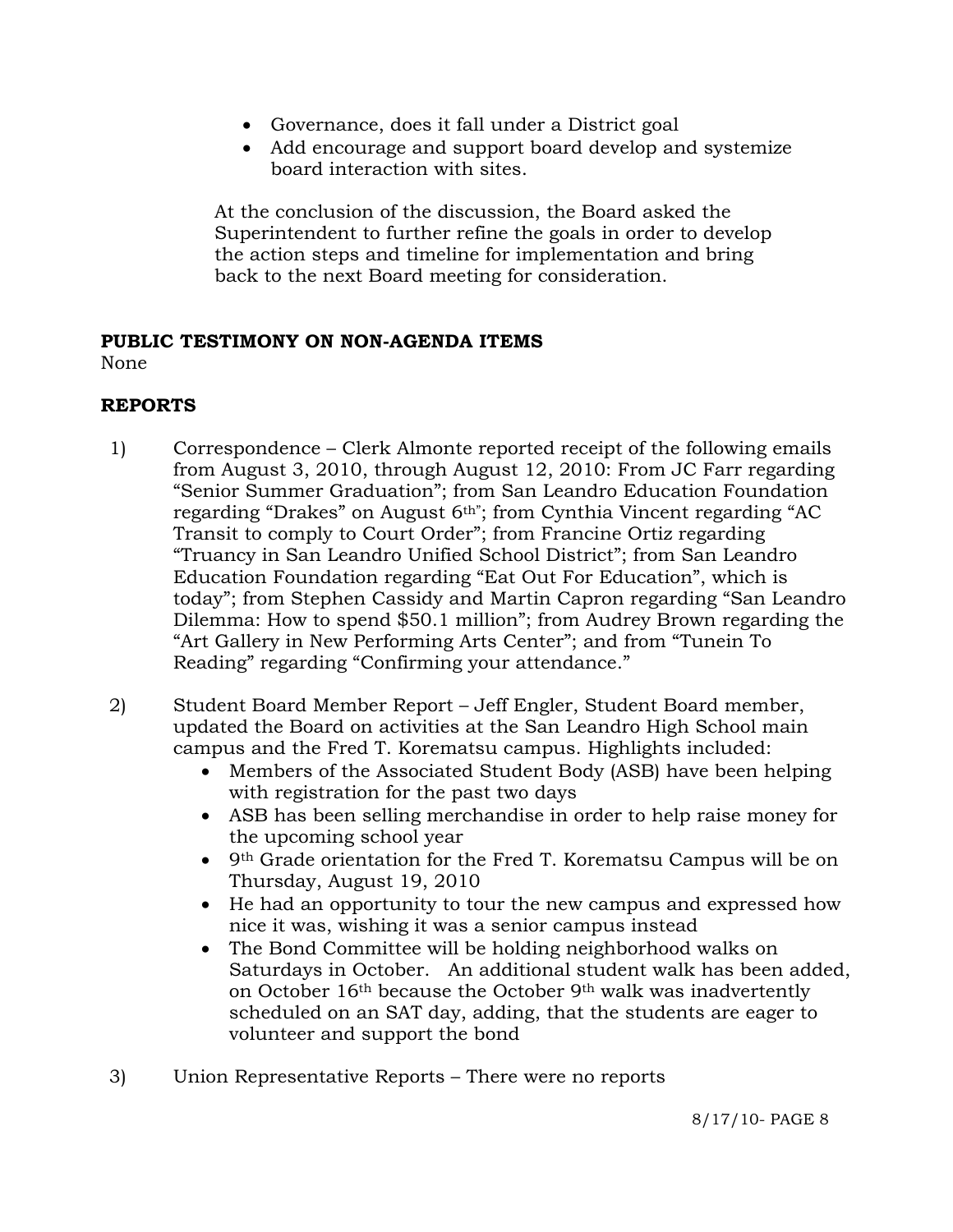4) Superintendent Report – Superintendent Cathey reported that the Fred T. Korematsu Campus is ready for the opening of school and the roofing projects at John Muir Middle School and Wilson Elementary School have been completed. She acknowledged Assistant Superintendent Song Chin-Bendib, Maintenance Manager Greg Dyer and Maintenance Supervisor Don Albright and the custodial staff for all of their hard work and long hours to make sure the schools were clean and everything completed and in place in a timely manner.

The Superintendent reported that Site Professional Development is scheduled for Monday, August 23, 2010. Elementary school staff will be meeting in the morning, middle schools in the afternoon followed by the high school. The focus is on Tiered Intervention and helping staff to further understand all the components of what we are implementing this year and why.

- 5) Board Representatives' Reports
	- Eden Area Regional Occupational Program Trustee Almonte reported that the Council met on August 5 and approved the calendar for the 2010-2011 school year, the course updates for Media Art and Musical Composition and Production, the DECA and SkillsUSA Overnight Field Trips 2010-11; the Quarterly Report on Williams Act Complaints and Resolutions; the contract with the Laborers' International Union, Local 261 for 2010-2011, and the contract with Associated Builders and Contractors for 2010-11.

### **CONSENT ITEMS**

### General Services

1.1-C Approval of Board Minutes – July 13, 2010

### Human Resources

2.1-C Acceptance of Personnel Report

### Educational Services

- 3.1-C Revisions to the Title I Local Education Agency Plan Addendum and Title III Improvement Plan Addendum
- 3.2-C School Accountability Report Card (SARC) Addendum to the

8/17/10- PAGE 9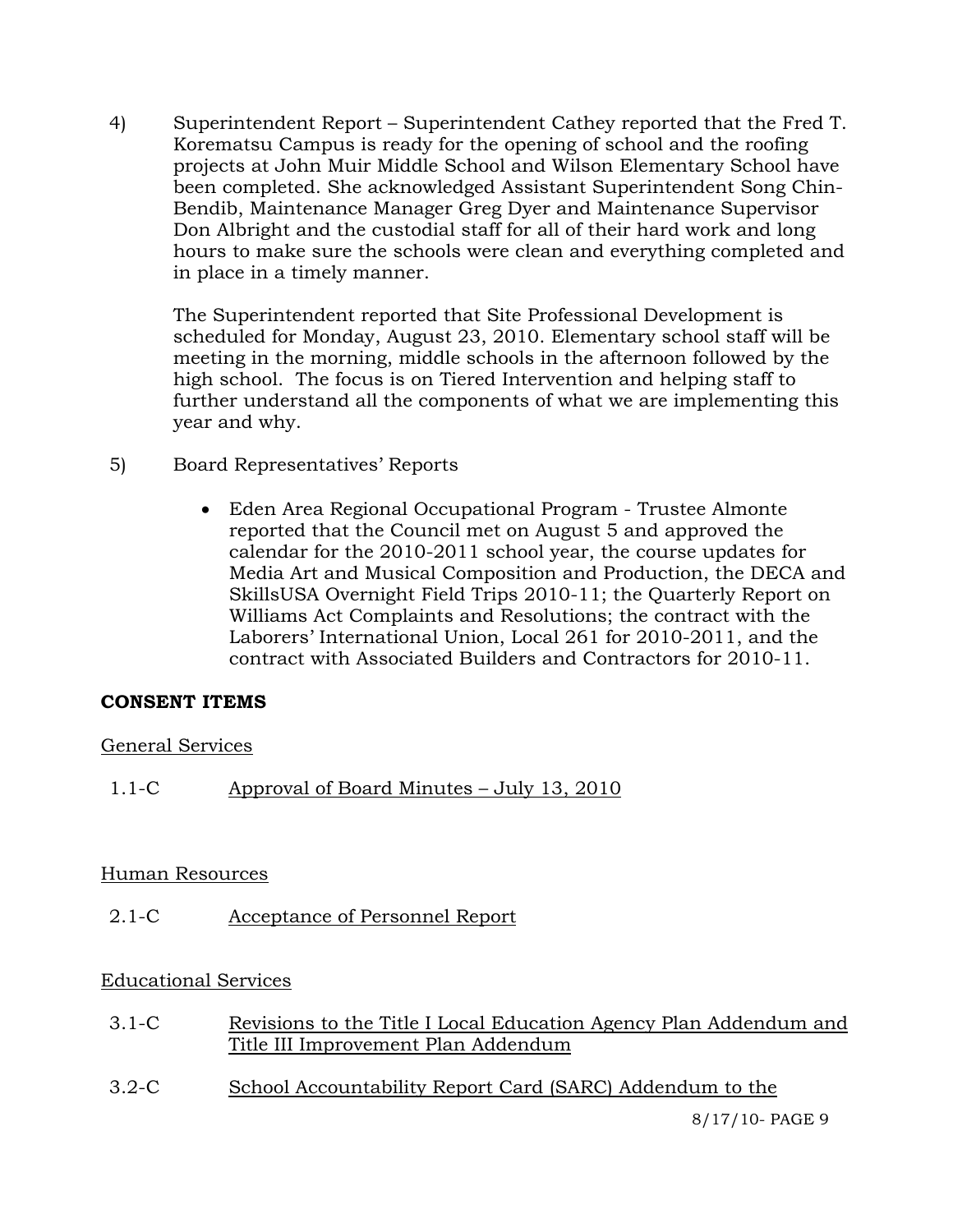Current Contract for 2010-2011 School Year with Axiom Inc.

3.3-C Memorandum of Understanding between San Leandro Unified School District and San Leandro Boys and Girls Club for *Kindercare* at Washington Elementary School for 2010-2011

## Business Operations

- 4.1-C Ratification of Payroll for July 2010
- 4.2-C Approval of Bill Warrants
- 4.3-C Intra-Budget Transfers (BT) and Revisions (BR) for July 2010
- 4.4-C Contract with California Property Record Systems (CPRS) for Fixed Asset Inventory Service at San Leandro High School and Fred T. Korematsu Campus

On a motion made by Trustee Mack-Rose and seconded by Trustee Hague, the Board approved the consent items by a 6-0 vote, with Trustee Sullivan absent.

# **ACTION**

# Human Resources

2.1-A Resolution #10-51 Reduction or Elimination of Specially Funded Classified Services

> On a motion made by Trustee Mack Rose and seconded by Trustee Almonte, the Board adopted Resolution #10-51 Reduction or Elimination of Specially Funded Classified Services by a 6-0 vote, with Trustee Sullivan absent.

# **INFORMATION ITEMS**

Business Operations

4.1-I Miscellaneous Receipts

Miscellaneous receipts in the amount of \$6,761,781.30 have been deposited in the Treasury of Alameda County.

4.2-I Investment Report for June 2010

The Board received for information and review, the Investment Report for the month of June 2010.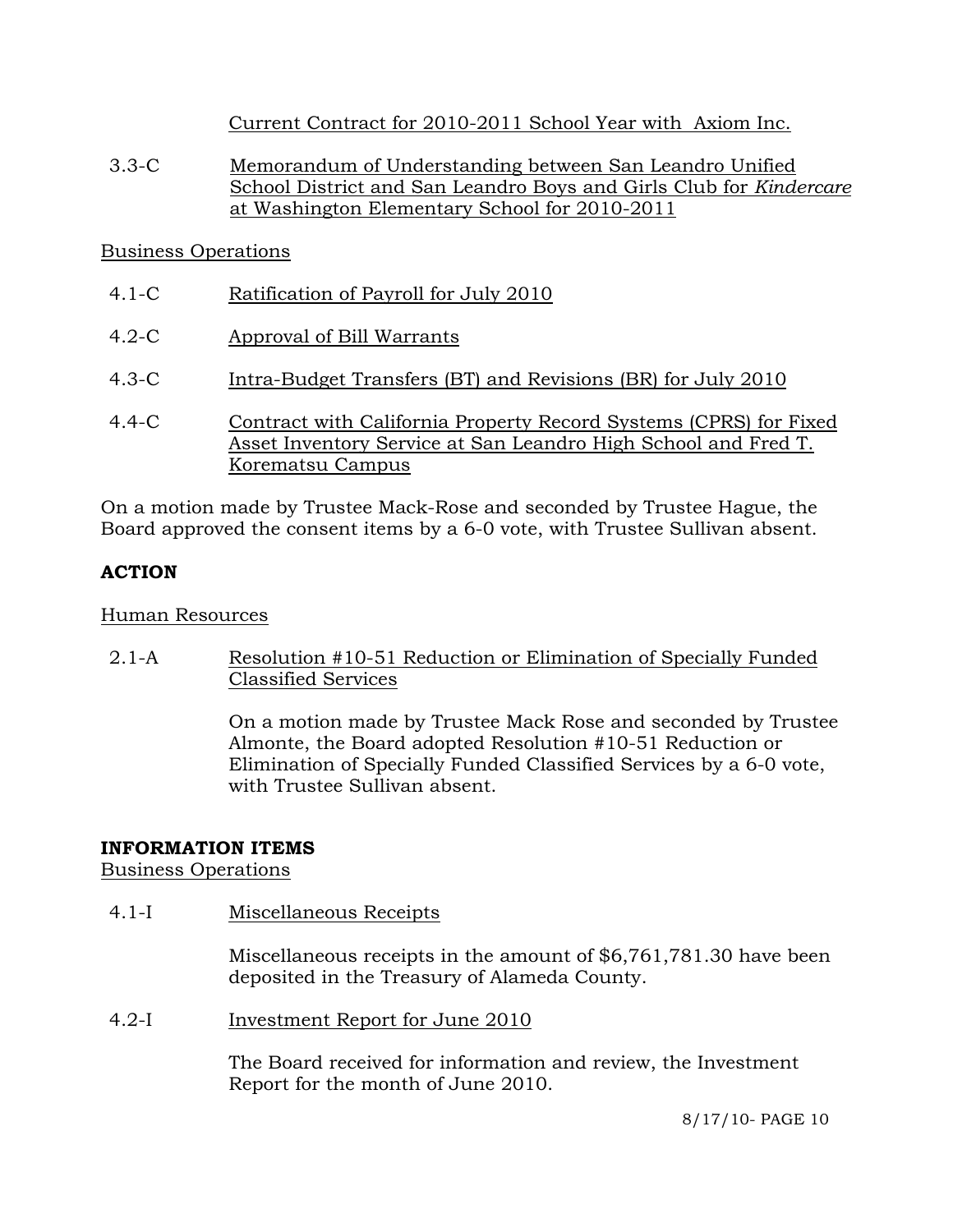### **ADDITIONAL SUGGESTIONS AND COMMENTS FROM BOARD MEMBERS**

 Trustee Mack-Rose commented that the Measure M Bond kick-off is September 11, 2010, at Councilmember Michael Gregory's home from 6-8 p.m.

She requested that the Board be given a schedule for the August 23 Professional Development Day so that Trustees can visit the sites and welcome staff back.

- Trustee Almonte has been assisting the United Parents of San Leandro High School with the registration process of incoming 9<sup>th</sup> grade students. He commended the United Parents for all their hard work and support of the staff and students at the high school. Trustee Almonte asked for consensus to recognize the United Parents as well as other district parent groups for the work they provide in the schools for the benefit of the students. Following a brief discussion, it was the consensus of the Board to explore Trustee Almonte's request.
- Trustee Hague attended the 'Spaghetti Feed" fundraiser sponsored by the San Leandro Sports Foundation in support of Measure M, describing it as a positive, energizing, well-attended event. In addition, Trustee Hague stated that her daughter decided to become a registered voter that evening.
- Trustee Prola, commended the students who received their diploma and graduated during the summer school session and acknowledged District staff for following up on the traffic guard program.

Trustee Prola suggested that staff take a look into whether or not the District offers Geography as part of the curriculum. Trustee Prola commented on the use of credit cards by district employees, referring to an incident regarding a California School Board Association (CSBA) Executive Director who recently retired amid allocations of misuse of charges made on a company credit card. Staff confirmed that the District does not provide District credit cards to employees.

 Trustee Cutter noted that Trustee Sullivan would not be able to attend the Facilities and Technology Committee meeting tomorrow, and asked if the alternate would be available to attend.

Trustee Cutter asked for and received consensus to bring a resolution of support for the City Sales Tax measure to the September 8 Board meeting for consideration.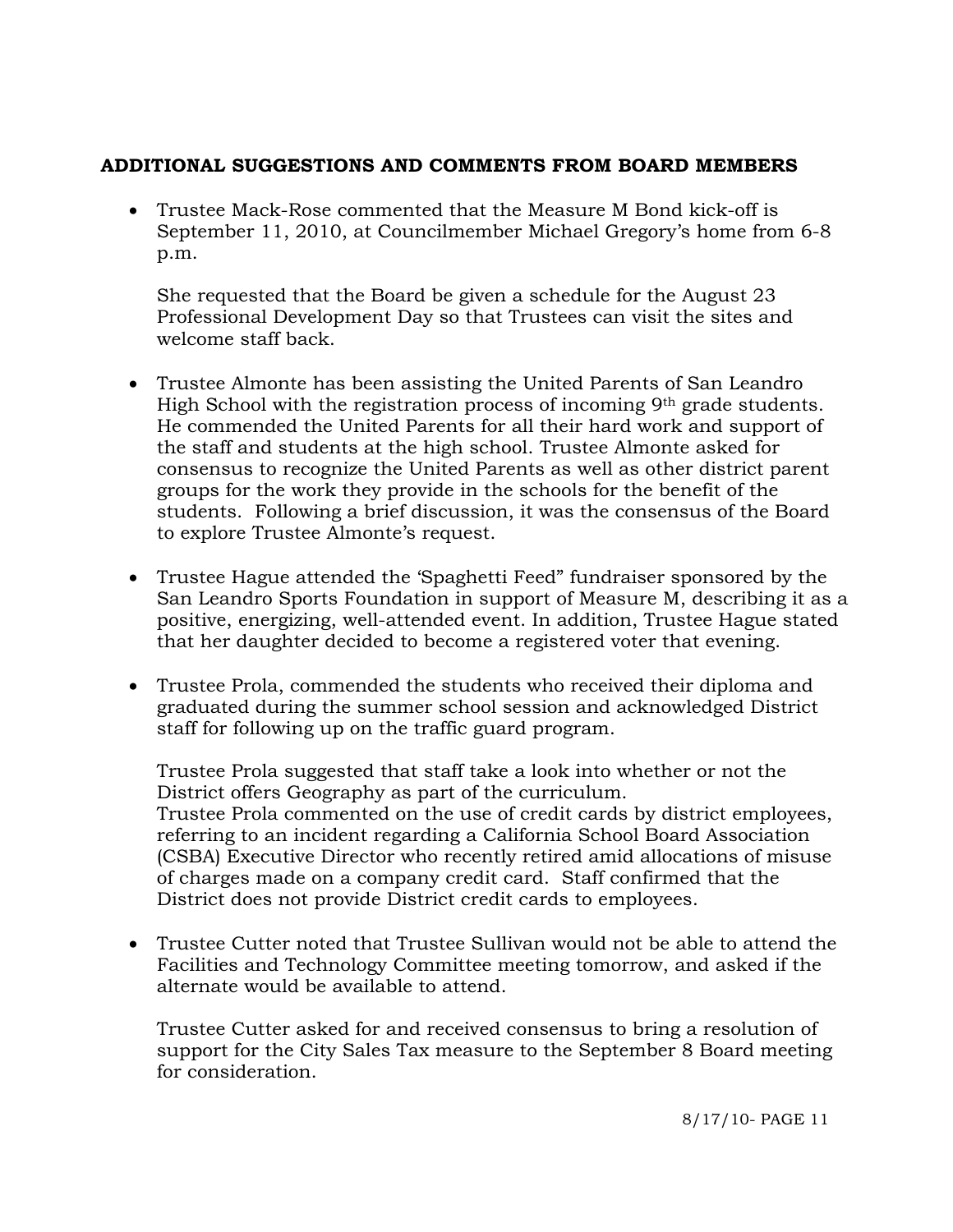Trustee Katz-Lacabe also found the San Leandro Sports Foundation "Spaghetti Feed" to be a very positive experience and thanked the Superintendent for attending.

Trustee Katz-Lacabe suggested that turning off the heating and cooling systems on portables on the weekends and during the summer would be one way of providing energy savings for the District.

Trustee Katz-Lacabe announced two upcoming events:

- The Korematsu film will be showing at the San Leandro Public Library on September 9. Tickets are free, but you need a ticket to be admitted, which can be picked up at the reference desk
- Fred T. Korematsu Campus dedication ceremony on September 24, 2010

Trustee Katz-Lacabe also commented that the CSBA conference will be held in San Francisco this year, noting that if members are interested in furthering their Board education, to register as soon as possible, adding that there are Board funds available.

#### **ANNOUNCEMENT**

#### **Future Board of Education Meetings**

**Tentative Work Session – August 31, 2010**  Regular Meeting – Wednesday, September 8, 2010  **Special Meeting – September 14, 2010**  Regular Meeting – September 21, 2010 Regular Meeting – October 5, 2010  **Tentative Work Session – October 14, 2010**  Regular Meeting – October 19, 2010 Regular Meeting – November 2, 2010  **Tentative Work Session – November 9, 2010**  Regular Meeting – November 16, 2010 Regular Meeting – December 7, 2010 Special Meeting – December 14, 2010 - 1st Interim Regular Meeting – January 11, 2011  **Tentative Work Session – January 18, 2011**  Regular Meeting – January 25, 2011 Regular Meeting – February 8, 2011  **Tentative Work Session – February 15, 2011**  Regular Meeting – March 1, 2011  **Tentative Work Session – March 8, 2011**  Regular Meeting – March 15, 2011 Regular Meeting – April 5, 2011 Regular Meeting – April 19, 2011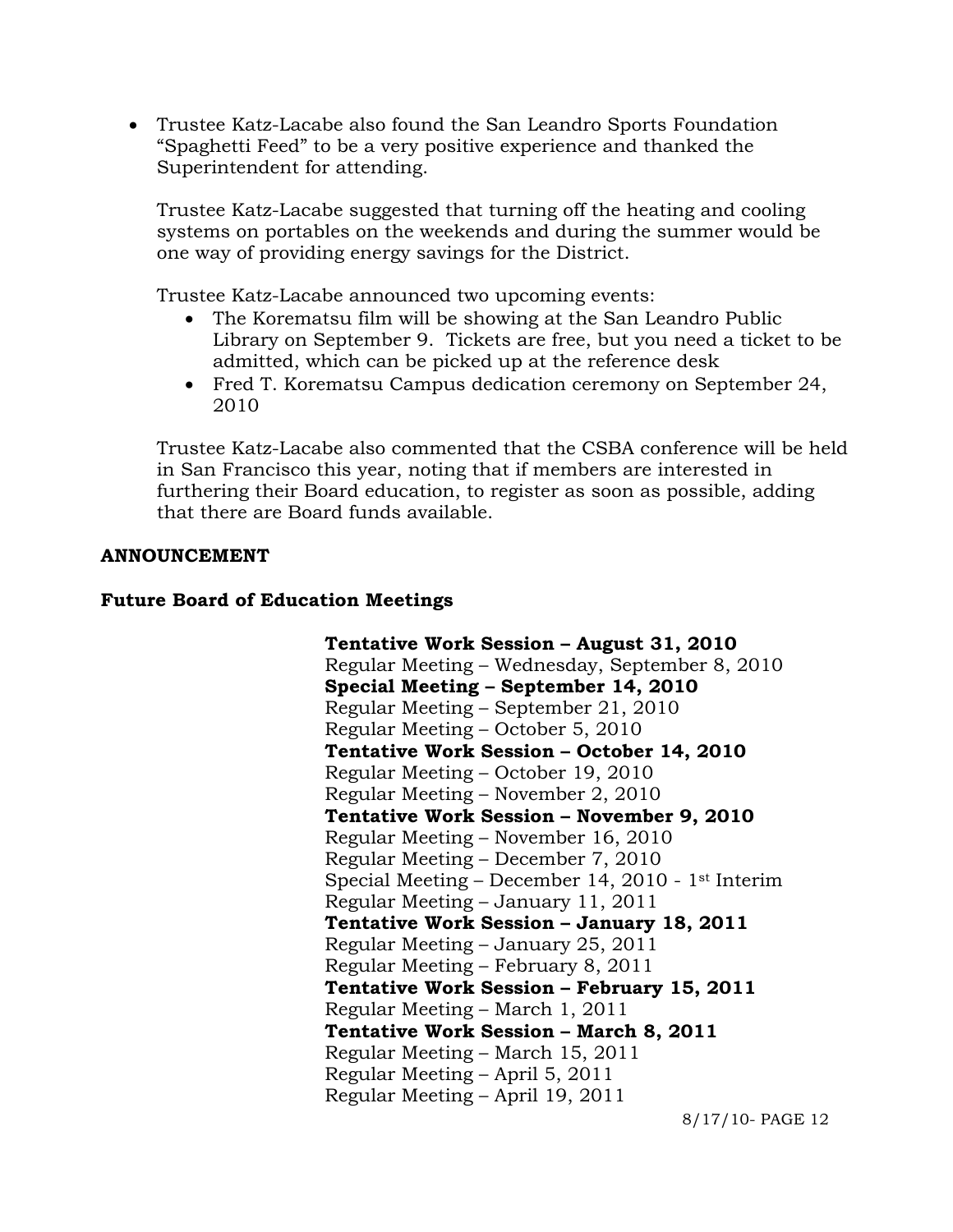Regular Meeting – May 3, 2011  **Tentative Work Session – May 10, 2011**  Regular Meeting – May 17, 2011 Regular Meeting – June 7, 2011 Regular Meeting – June 21, 2011 Special Meeting – June 28, 2011 – Adoption Budget